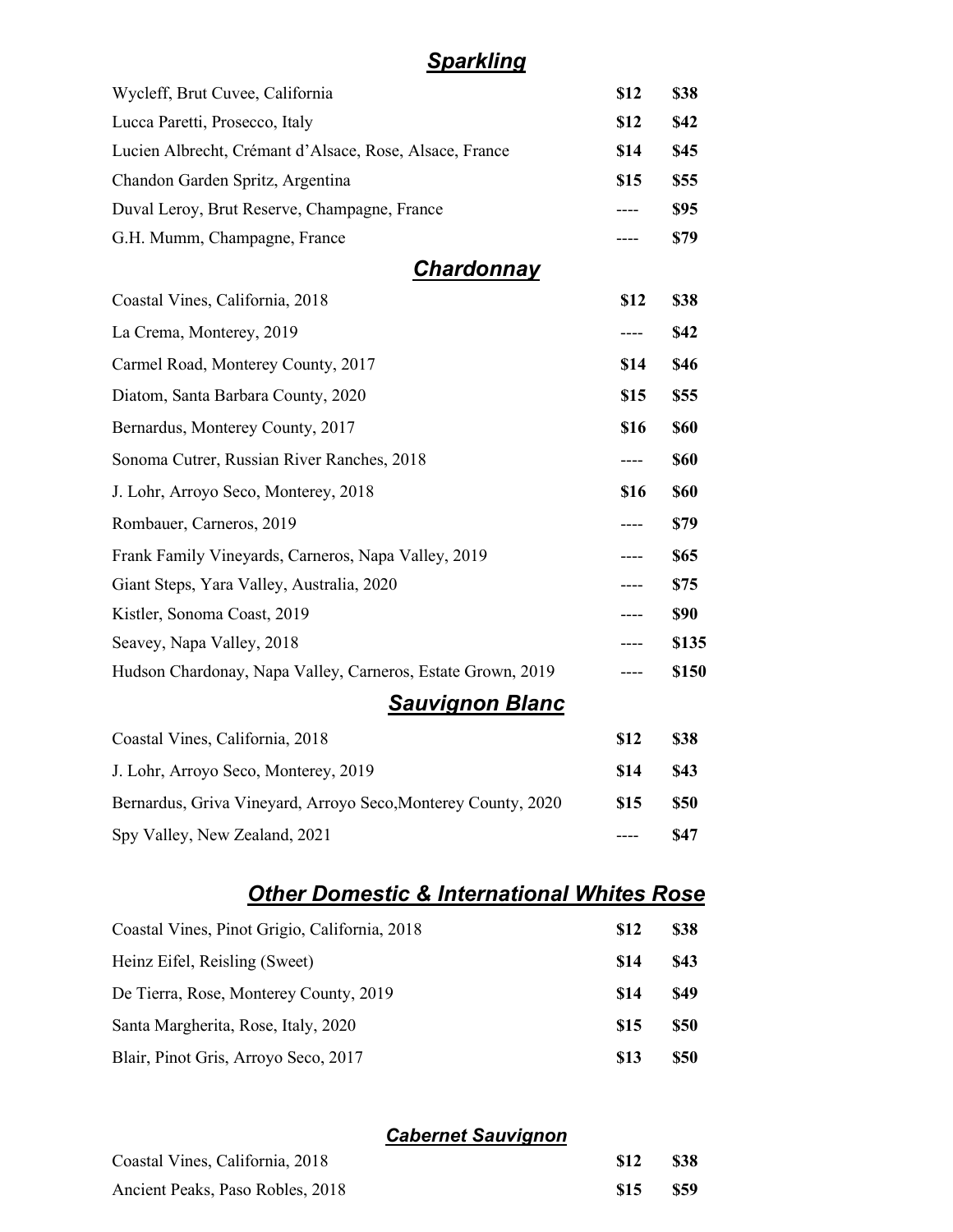| Austin Hope, Paso Robles, 2019               | \$15 | \$59    |
|----------------------------------------------|------|---------|
| Justin, Paso Robles, 2018                    | \$17 | \$64    |
| Daou, Paso Robles, 2018                      | \$17 | \$64    |
| Peju, Napa Valley, 2018                      |      | \$73    |
| Louis Martini, Napa Valley, 2018             | ---- | \$75    |
| Hess Collection, Lion Tamer, 2017            | ---- | \$79    |
| Galerie, Napa Valley, 2016                   |      | \$84    |
| Frog's Leap, Napa Valley, 2018               |      | \$105   |
| Ghost Block, Oakville Napa Valley, 2018      | ---- | \$119   |
| Joseph Phelps, St. Helena, Napa Valley, 2019 |      | \$135   |
| Cakebread Cellars, Napa Valley, 2018         |      | \$139   |
| Silver Oak, Alexander Valley 2017            |      | \$149   |
| Caymus, Napa Valley, 2019                    |      | \$159   |
| Blind Justice, Napa Valley, Cabernet, 2018   |      | \$350   |
| Seavey, Napa Valley Cabernet, 2018           | ---- | \$150   |
| Darioush, Napa Valley, Cabernet 2018         |      | \$120   |
| Heitz Cellars, Trailside, Napa Valley, 2016  | ---- | \$230   |
| Castiel, Napa Valley, Howell Mountain, 2018  | ---- | \$325   |
| Quintessa, Napa Valley, 2018                 | ---- | \$385   |
| Scarecrow M. Etain, Napa Valley, 2019        |      | \$415   |
| Hundred Acre, Napa Valley Cabernet, 2017     |      | \$1,120 |
|                                              |      |         |

# *Pinot Noir*

| , ,,,v, ,,v,,                                    |      |             |
|--------------------------------------------------|------|-------------|
| Coastal Vines, California, 2018                  | \$12 | <b>\$38</b> |
| Carmel Road, Monterey County, 2016               | \$14 | \$46        |
| Napa Cellars, Napa Valley                        | \$15 | \$49        |
| Hahn, S.L.H., 2019                               | ---- | \$55        |
| La Crema, Monterey, 2018                         | ---- | \$49        |
| Sea Sun, California, 2019 (Caymus)               | \$15 | \$49        |
| Bernardus, Santa Lucia Highlands, 2019           | ---- | \$79        |
| Belle Glos, "Las Alturas", Monterey County, 2019 | ---- | \$79        |
| Cru, Sierra Madre, 2018                          | ---- | \$75        |
| Giant Steps, Yara Valley, Australia, 2020        | ---- | \$75        |
| Kistler, Sonoma Coast, 2018                      |      | \$113       |

|                                           | <b>Merlot</b> |             |
|-------------------------------------------|---------------|-------------|
| Coastal Vines, California, 2018           | \$12          | <b>\$38</b> |
| Frog's Leap, Napa Valley, 2018            | $---$         | \$72        |
| Frank Family Vineyards, Napa Valley, 2018 |               | \$90        |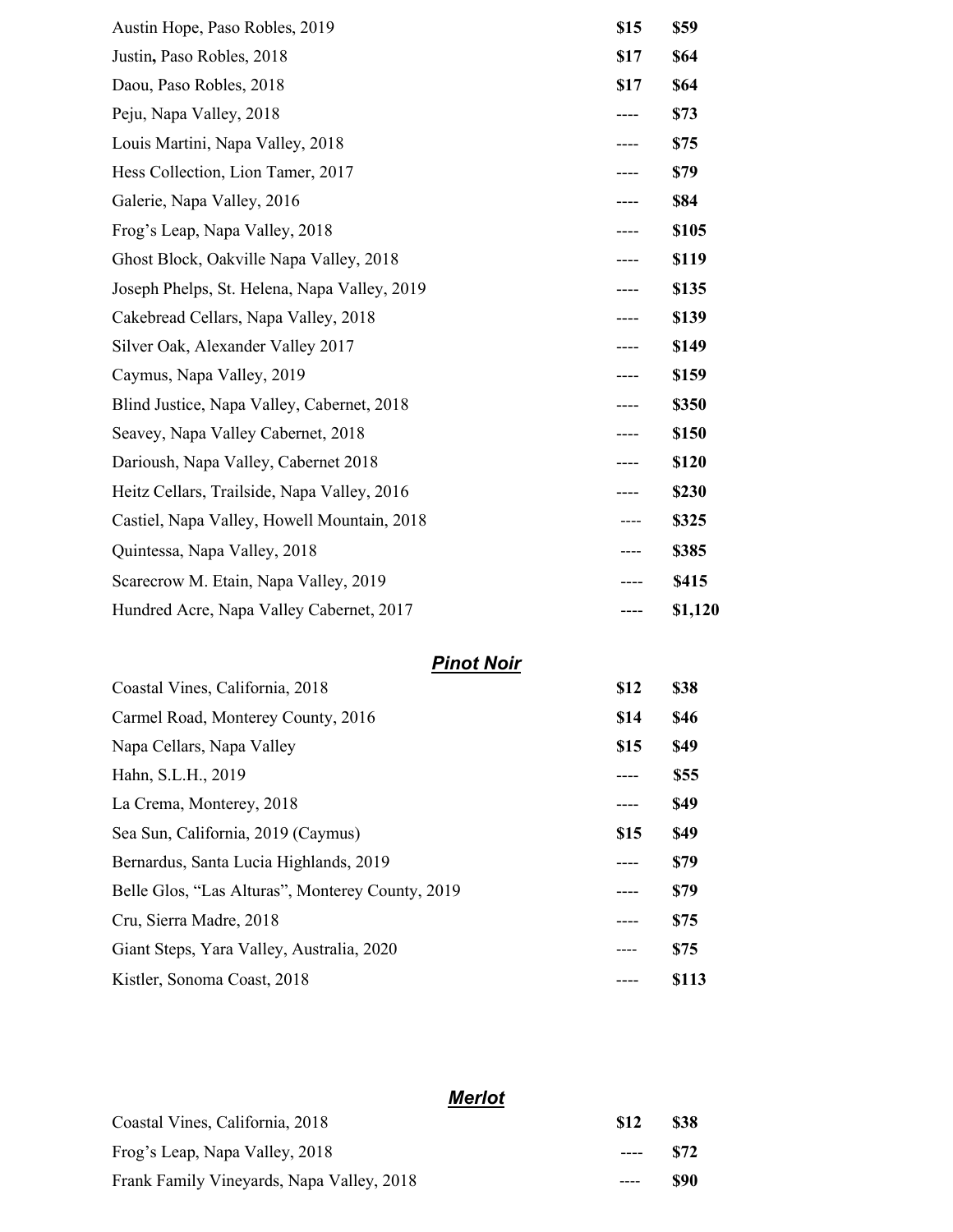## *Zinfandel*

| Oak Ridge Winery, "OZV", Lodi, 2017                | <b>S14</b> | - \$46 |
|----------------------------------------------------|------------|--------|
| Cosentino Winery, Old Vine Zin "Cigar", Lodi, 2017 | $---$      | - \$57 |

## *Domestic Blends & International Reds*

| De Tierra, Puzzler Red Blend, Monterey, 2016                        | \$14 | \$48        |
|---------------------------------------------------------------------|------|-------------|
| Tinto Rey, Tempranillo, Dunnigan Hills, 2016                        |      | <b>\$55</b> |
| Pillars, Red Blend, Dunnigan Hills, 2019                            |      | \$59        |
| Castello D'Albola, Chianti Classico DOCG Chianti Blend, 2018        | \$15 | <b>\$54</b> |
| Banfi Aska, Cabernet Franc, Toscana, 2017                           |      | <b>\$75</b> |
| Red Mountain, Cabernet/Malbec/ Petit Verdot, Washington State       |      | \$75        |
| Giant Steps, Syrah, Yara Valley Australia, Terraford Vineyard, 2018 |      | \$75        |
| Dumas Cenot, Bordeaux Superieur, 2015                               | ---- | <b>\$85</b> |
| Michele Chiarlo Tortoniano, Barolo DOCG Nebbiolo, 2015              |      | \$119       |
| Castello Banfi, Brunello Di Montalcino DOCG Sangiovese, 2015        |      | \$134       |
| Bertani, Amarone della Valpolicella Classico, 2009                  |      | \$160       |